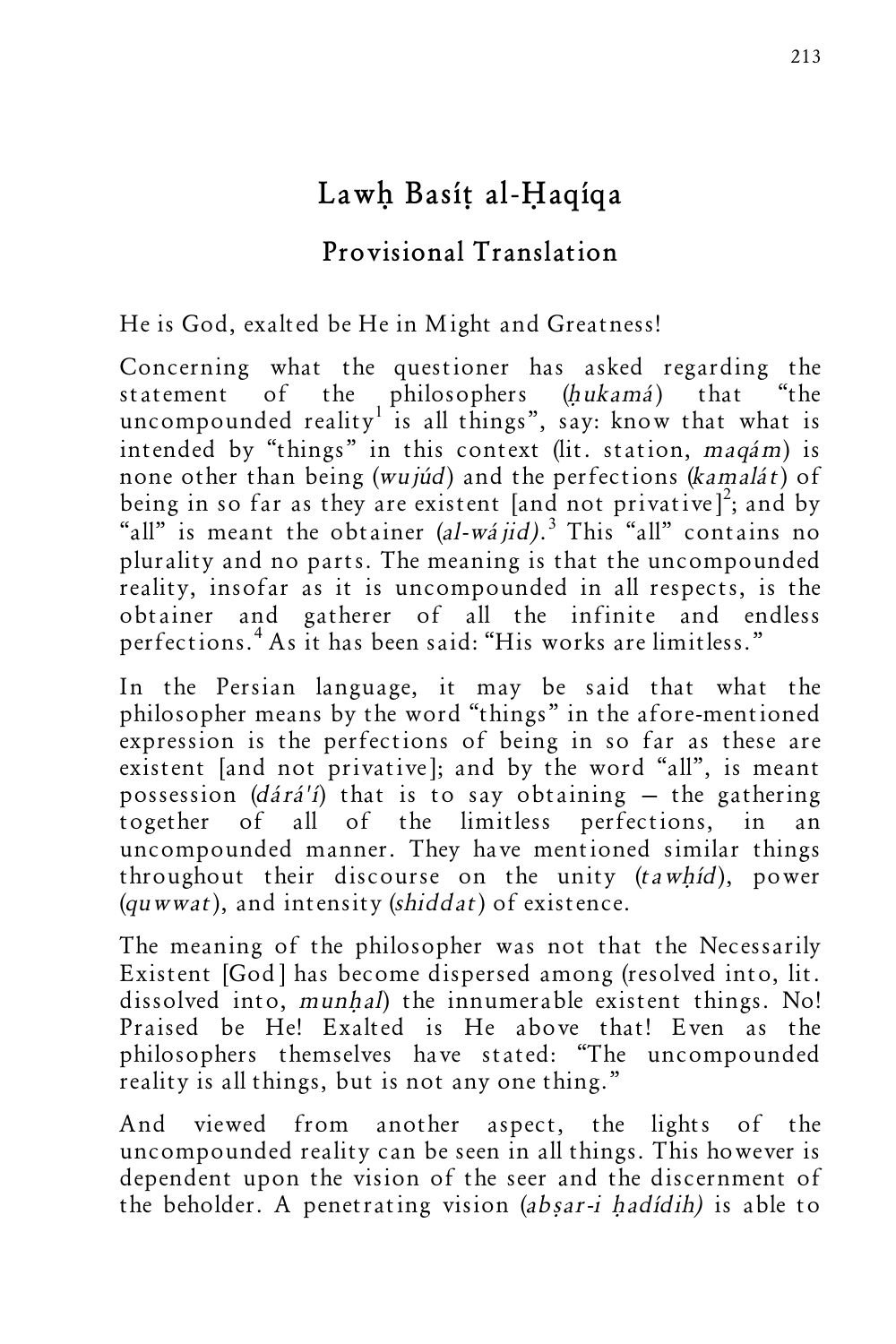see the signs of the Primal Divine Unity in all things, since all things have been and are the places wherein the Divine Names are manifested. The Absolute Reality, however, has been and will continue unceasingly to be sanctified from ascent and descent, from limitations, connections and relationships, while "things" exist and appear in the condition of limitations. Thus it has been said: "The existence of the Necessarily [Existent] would not be in the full perfection of its power and intensity, were it possible for It to disperse Itself into the innumerable existent things, but such a dispersion is not possible." There is much to be said about this statement and if one were to elaborate fully on the meaning of the philosophers, the matter would become lengthy.<sup>5</sup>[107] Because the hearts of the noble are perceived to be subtle and refined, the pen chooses to confine itself to brevity.

Two stations can be observed in the Divine Unity: Existential Oneness (tawhíd-i wujúdí), and this is that [station] wherein all things are negated with a "no" and only the Absolute Reality is affirmed. This means the existence of nothing is acknowledged except the Absolute Reality, in the sense that all things, when compared with Its manifestation and remembrance, have been and will continue to be absolute nothingness (faná-yi mahd). "All things perish save the [Divine] Face",<sup>6</sup> which means that compared with Its existence, nothing else has the capacity for existence and so no mention of the existence of anything else should be made. It has been said "God was and there was nothing else beside Him. And He is now as He always has been." And yet it can be seen that things exist and have existed. The meaning of these words is that, in His court, nothing has, or has ever had, existence. In the Existential Oneness, "all things" perish and are nothing and the [Divine] "Face<sup>7</sup>", which is the Absolute Reality, is eternal and unceasing.

[The second station in Divine Unity,] Manifestational Oneness  $(tawhid-i shuhúd)$  is that [station] where the signs of the Primal Divine Unity, the manifestations of Eternity, and the effulgences of the light of Singleness can be observed in all things. Thus in the divine book it is revealed: "We shall show them Our signs on the horizons and in themselves."<sup>8</sup> [108] In this station the effulgences of the signs of the uncompounded reality can be observed and are apparent in all things. The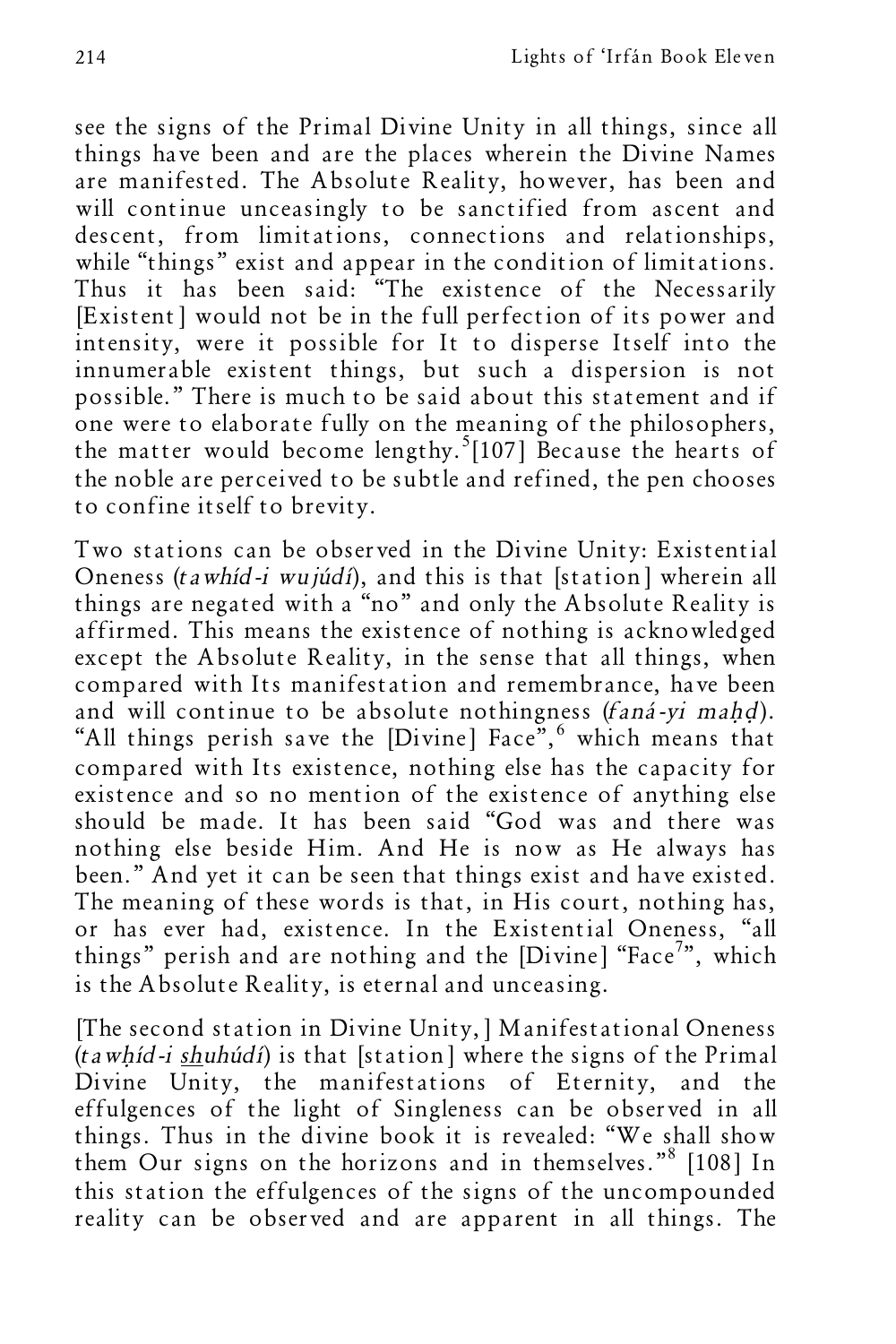meaning of the philosopher was not that the Absolute Reality is dispersed among the innumerable existent things. Immeasurably exalted is It from being dispersed in any thing or from being constrained by any limits or from being associated with any other thing in creation. It is and continues to be sanctified from and exalted above all else except Itself. We bear witness that It is one in Its Essence and one in Its attributes. And all things are held in the grasp of the power of Him [God] Who is the sovereign Protector of all the worlds.

In one aspect, all that has been said or will be said refers back to the first assertion, that the glorified and exalted Absolute Reality is unknowable, unattainable, and invisible, and this station has been and will continued to be sanctified from all references and names, and freed from whatever the people of creation may understand of It. The path is barred and the quest denied. For whatever wondrous references and powerful descriptions have appeared from the tongue and pen refer to the sublime Word [of God], the most exalted Pen, the primal Summit, the true Homeland, and the Dawning-place of the manifestation of mercy. This is [109] the source of Divine Unity (tawhid) and the Manifestation of singleness and abstraction. In this station, all of the most beautiful Names [of God] and the most lofty [Divine] Attributes refer to Him (i.e. the manifestation of God), and do not refer to anything beyond Him, for, as has been stated, the Unseen Reality is sanctified from all reference. This locus of the light of Divine Unity, even though outwardly He is given a name and appears to be bound by limitations, is in His inner reality uncompounded (basit), sanctified from limitations. This uncompounded state is relative and attributive (idáfí wa nisbí) and not uncompounded in an absolute sense (min kull al-jihát). In this station, the meaning is as follows: the Primal Word and the Dawning-place of the light of Primal Oneness is the educator of all things and the possessor of innumerable perfections. For this word in this station, there is an exposition, hidden in the treasures of purity (infallibility, `ißmat) and recorded in the guarded tablet, which it is not appropriate to mention now. Perchance God will produce it. He is the All-Knowing, the All-Informed.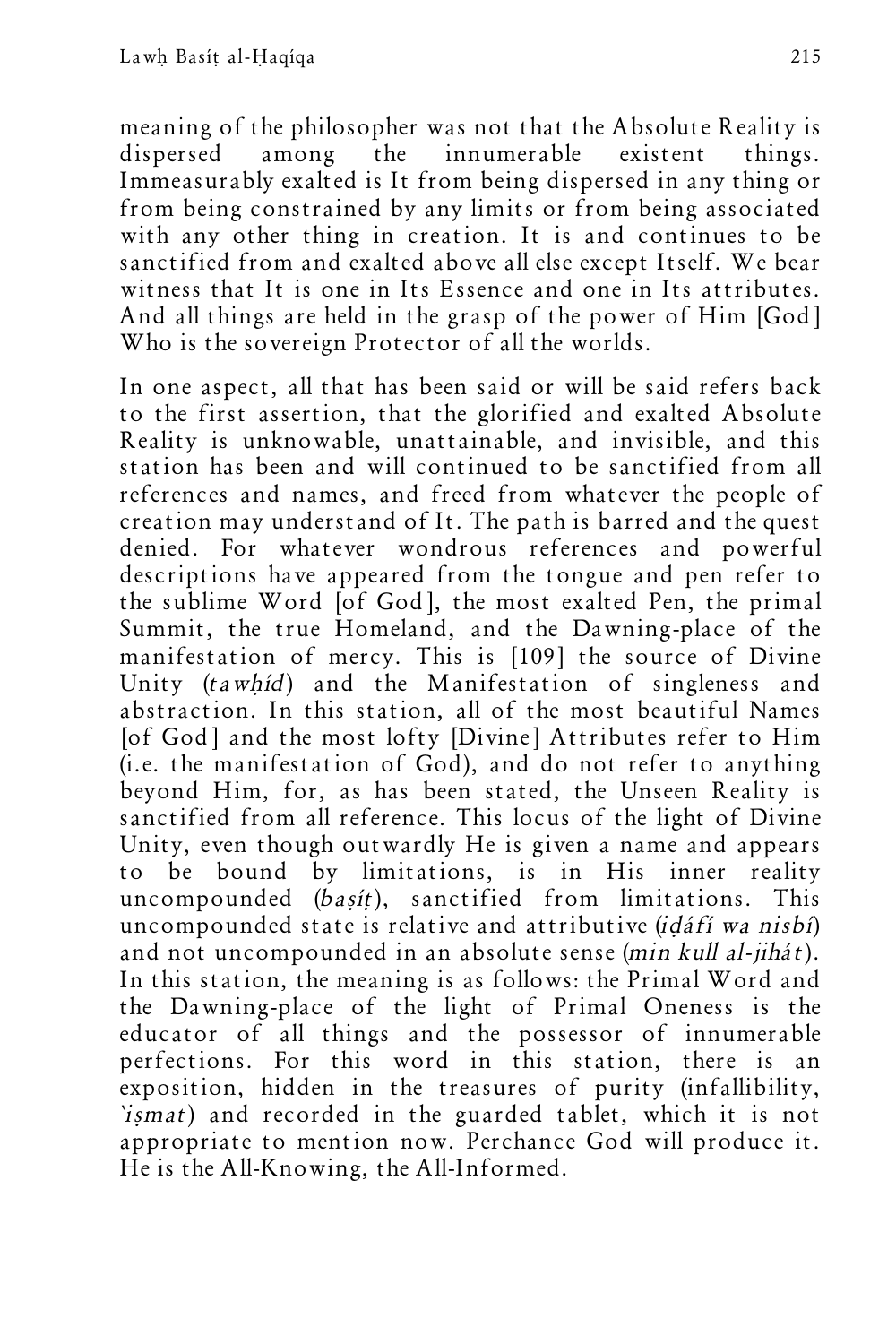And the objections that have been raised by some to the words of the philosopher are not based on evidence in that the meaning of his words has not been understood. Truly one cannot regard it as sufficient to look to the literal (external) meaning of a statement and then stir up malice. This is except in case of the words [110] of those who are notorious for their unbelief and idolatry. The words of such souls are not worthy of commentary.

The philosophers have been and are of various factions. Some have derived what they say from the books of the prophets. And the first who taught divine wisdom (hikma) was Idrís, on account of which he was given his name,  $9$  and he is also called Hermes. He is called by a different name in each language. He has given thorough and convincing expositions in every arena of divine wisdom. And after him Balínús (Apollonius) derived some of the sciences from the Hermetic tablets. Most of the philosophers have derived their philosophical and scientific discoveries from his words and expositions.

Thus this exposition of the philosopher has been and is still capable of numerous praiseworthy and specific interpretations  $(ta'wil\acute{a}t)$ . Some of those who have attained [the Divine Presence], wishing to protect the Cause of God, have outwardly refuted (the words of the philosopher). But this imprisoned servant does not mention anything but that which is good. Furthermore this day is not the day for human beings to occupy themselves with understanding such expositions, for such knowledge and its like has never been and will never be conducive to making human beings self-sufficient (able to do without, detached from all save God, ghaní). For example, the philosopher who spoke these words, [111] were he to be alive, and also both they who accepted what he said and those who opposed him over it, all of them would now be in one position: every single one of them who, after the raising of the call of the King of Names from the right hand of the luminous spot, affirmed his belief, is accepted and praiseworthy,  $10$  and all others are rejected.

How many the souls who considered themselves as being at the highest pinnacle of reality and mystical knowledge to the extent that they considered that what issued forth from their mouths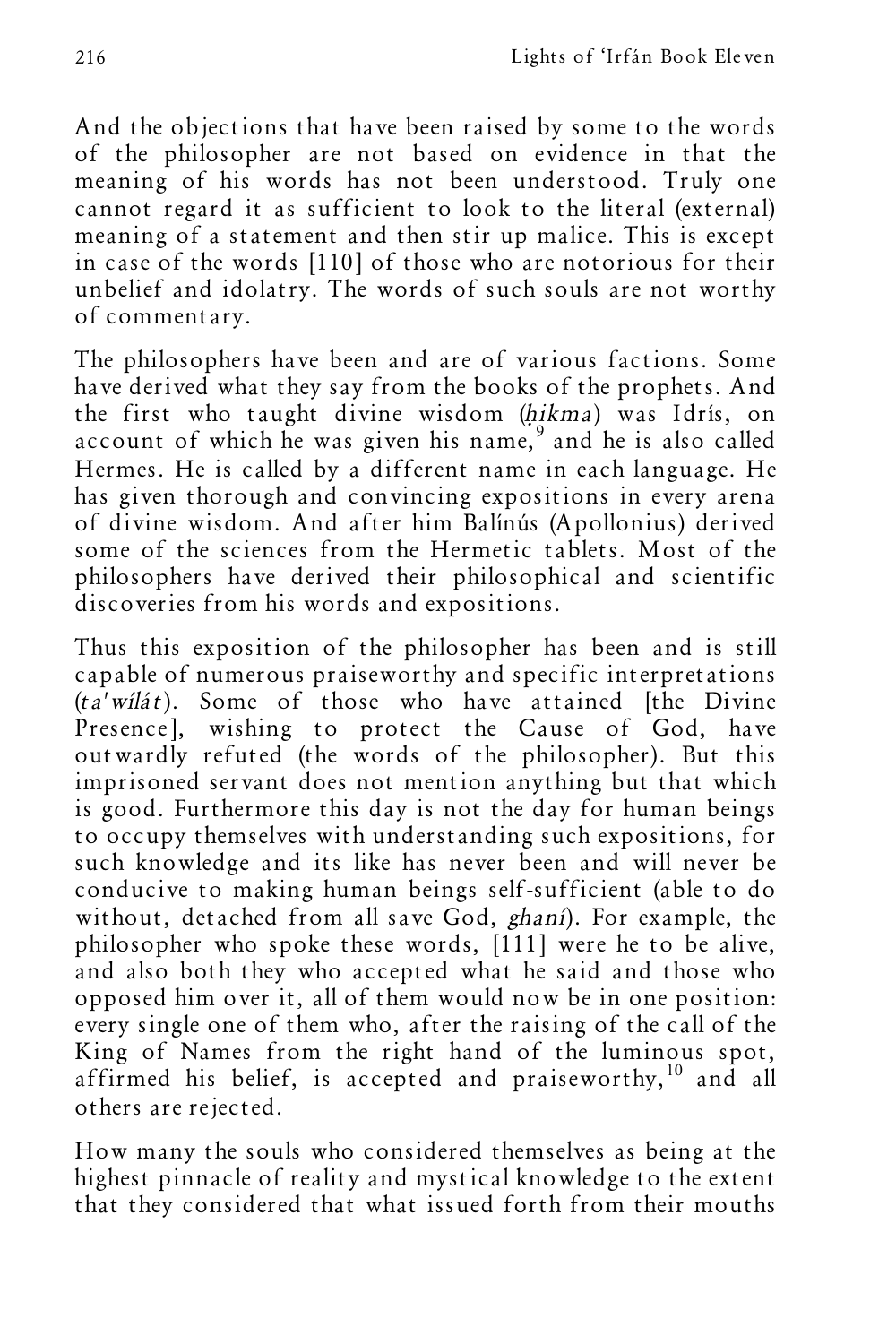was the balance by which [the truth of] human utterance should be weighed or the astrolabe with which the calendar of the beginning and the end should be fixed. Despite all this, in the days of the spring-time of the All-Merciful and the blowing of the winds of trials, we did not discover in them either acceptance or constancy. If a soul were today to be omniscient in all the sciences of the world and yet hesitate in affirming his belief (lit. speaking the word "yes"<sup>11</sup>), he would not be mentioned in the Divine Presence and would be accounted among the most ignorant of people. The goal of the religious sciences is to attain knowledge of the Absolute Reality. Any soul who holds back from this most holy and most mighty adornment is recorded in the tablets as being of the dead.

O Husayn! This wronged one declares: words need deeds. Words without deeds are as bees without honey or as trees without fruit.

Consider the philosopher Sabzivárí<sup>12</sup> [112]. Among his verses, there is a poem, which conveys the following meaning: "No Moses is alive to hear it, otherwise the chant of `I verily am God!' exists in every tree [bush]." Such words as these has he spoken and his meaning is that the true knower of God rises to such a station that his eyes perceive the lights of the effulgences of the luminous Source of manifestation (mujallí) and his ears discern His call from all things. There is no objection to these words of the philosopher<sup>13</sup>, but, as we have already stated, this is the realm of words. In the realm of deeds, however, it can be seen that although the call of the divine lote-tree has been raised upon the highest spot in creation in clear and unambiguous (min ghayr ta' wil) language and is inviting all beings through the loftiest of summonses, he has paid no heed whatsoever. For had he hearkened, he would have arisen to make mention of it. Either we must say that these were empty words which flowed from his mouth, or that, for fear for his reputation and love of his livelihood (lit. his bread), he remained deprived of this station (of belief) and of testifying to it. Either he understood and concealed [his belief] or he understood and denied [Bahá'u'lláh's claim].

Woe to those who waste [113] their whole lives in trying to establish the truth of their vain imaginings and yet, when the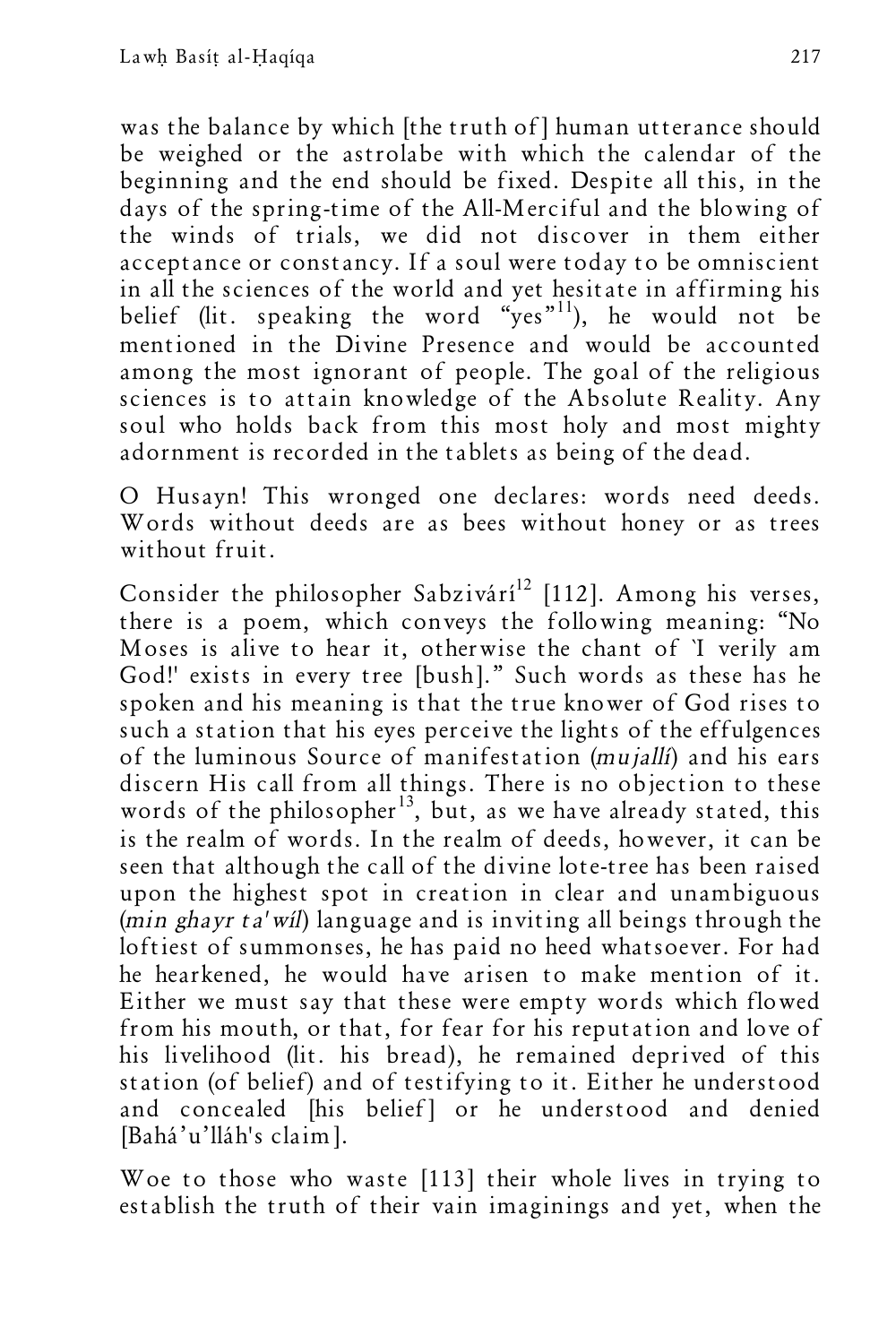lights of the Divine Presence are shining forth from the horizon of the name of the Self-Subsisting (al-Qayyúm), they remain deprived thereof. The Cause is in God's hands. He grants what He wishes to whomever He wishes, and withholds whatever He desires from whomever He desires. He is to be praised in His doings and obeyed in His judgements. No God is there but He, the All-Knowing, the All-Wise.<sup>14</sup>

In these days, the following was revealed in a tablet: How many men, attired with a turban [i.e. learned], have held back and opposed and how many women wearing veils have recognized and accepted and have said "Praise be to Thee, O God of the Worlds!" Thus it is that we have made the most exalted among them to become the most abased, and the most abased to become the most exalted. Verily your Lord is Ruler over whatsoever He wishes.

O Husayn! Say to the questioner: forsake this small pond when the most mighty ocean is before you. Draw near and drink from its waters in the name of your Lord, the Knowing, the All-Informed. By my life! It will cause you to reach a station wherein you will see in the whole world naught but the effulgences of the presence of the Ancient of Days and you will hearken unto the lote-tree which has been elevated upon the knowledge that there is no but He, the Powerful, the Mighty, the Omnipotent.

In this day, it is encumbent upon all souls, when they hear the call from the Dawning-Place of Creation, to leave behind [114] the people of the world and their opinions and arise and say: "Yes,<sup>15</sup> O my Desire!" and then to say: "I obey! O Beloved of the Worlds."

Say: O questioner! Were the sweetness of the wine of the exposition of your Lord to seize you and were you to recognize the wisdom and illumination that is in it, you would forsake this contingent world and arise to assist this wronged exile and would proclaim: "Praise be to the one who has manifested the fluid  $[\text{waters}]$  as the solid  $[\text{ice}]$ , <sup>16</sup> and the uncompounded [reality] as a circumscribed [creation], and the hidden as the manifest; the one who, were one to behold him in his outward form, one would find him in the form of a man standing before the people of tyranny. Were one to contemplate his inner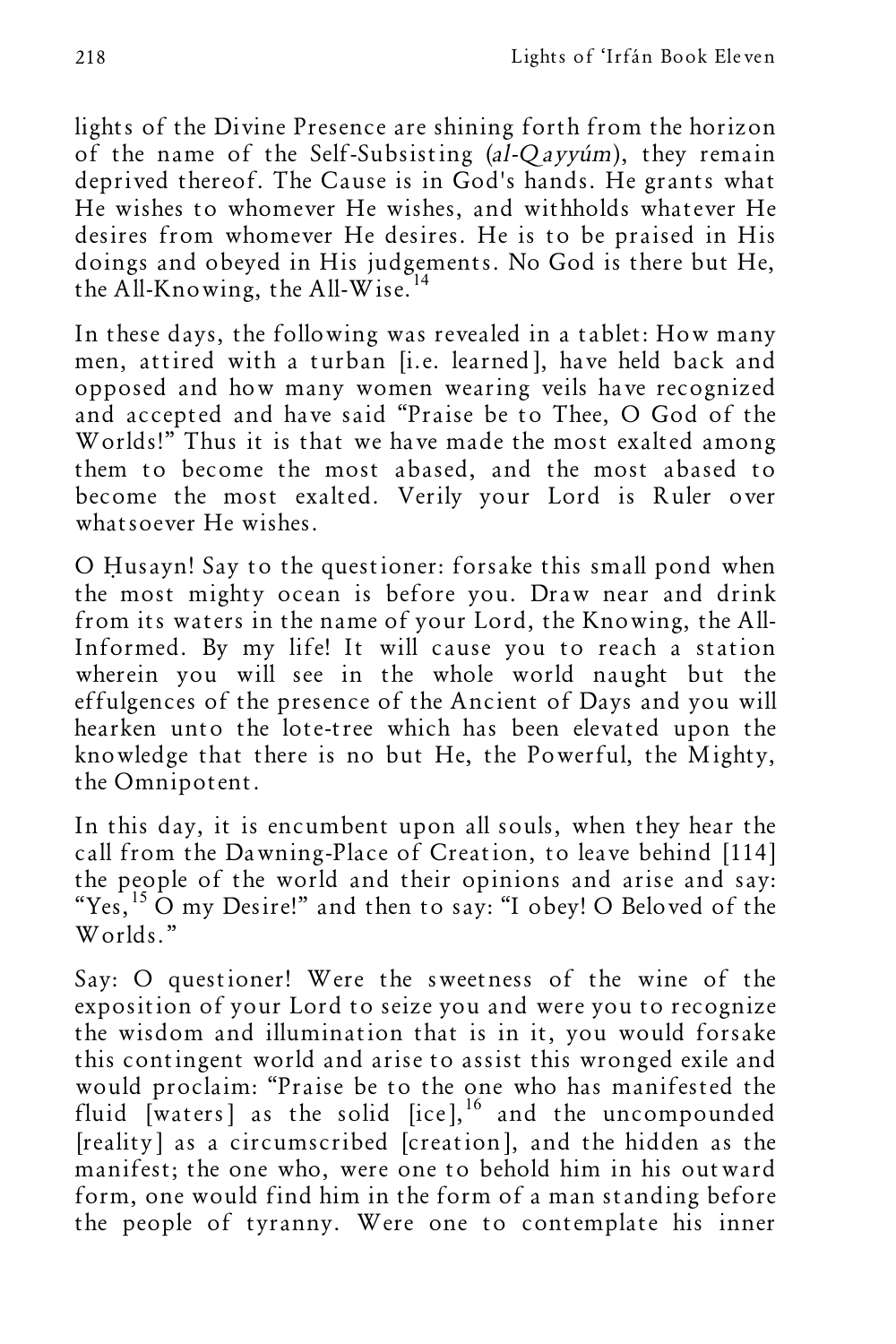reality, however, one would recognize him as lord over all who are in the heavens and earths."

Listen to what the fire is proclaiming from the luminous lotetree raised upon the crimson spot: "O People! Hasten with all of your hearts to the shore of the Beloved. Thus has the matter been decided and the decree has issued forth from He who is allpowerful and trustworthy."

O questioner! Your words have been mentioned in the Divine Presence<sup>17</sup> in this manifest prison. Thus has been revealed this tablet from the horizon of which shines forth the sun of the benevolence of your Lord the mighty, the all-praised. [115] Know its true worth and value it greatly. This would be best for you, if you are among those who have true knowledge. We ask of God that He confirm you in His Cause and make mention of you and decree for you that which will profit you in this world and the next. He verily answers the prayers of those who call upon Him and He is the most merciful of the merciful.

O servant! Were you to be attracted by the breezes of the utterances of the Lord of Names and were you to seek illumination from the lights of the [Divine] Face<sup>18</sup>, which shine forth from the Dawning-place of eternity, you would turn your face towards the all-highest Horizon.

Say: O Creator of the heavens and Lord of Names! I ask You by Your name through which You have opened the door of meeting with You to Your creatures and have caused the sun of Your bounty to shine forth upon those who are in Your kingdom, that You may cause me to be sincere in Your love, detached from all save You, arising for Your service, looking towards Your Face, and speaking in praise of You. O Lord! assist me in the days of the Manifestation of Your Self and the Dawningplace of Your Cause, such that I may burn away the clouds [that obscure You] by Your grace and favour and may consume the veils [that separate me from You] with the fire of Your love. O Lord! You are strong and I am weak; You are rich [116] and I am poor. I ask You, by the ocean of Your bounty, that You do not cause me to be deprived of Your grace and Your Love. All things bear witness to Your greatness, Your glory, Your power and Your might. Guide and assist me through (lit. take my hand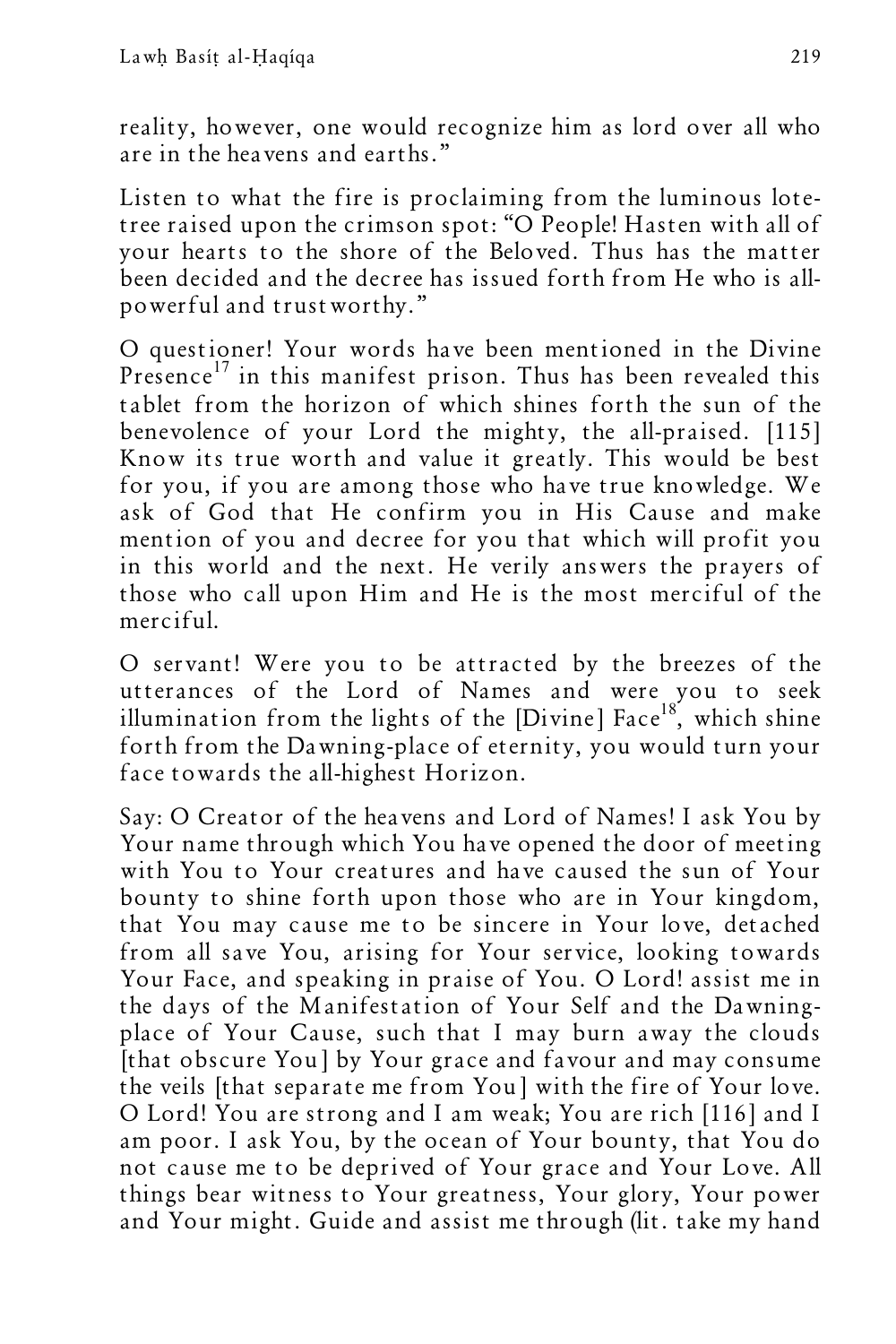in the hand of) Your will and save me by Your sovereignty. Write down then for me what You have written down for Your confidants, those who have near access to You and are faithful to Your Covenant and Testament, who soar in the atmosphere of Your will and speak Your praise among Your creatures. Verily You are the Powerful, the Protector, the Lofty, the Mighty, the Generous.<sup>19</sup>

## **NOTES**

l

- <sup>1</sup>. Basít al-Haqíqa. Basít is here translated as "uncompounded". It has been translated by James Morris as "simple" (The Wisdom of the Throne, pp. ). Although this is technically a correct translation in the philosophical sense of the word as something that is uncompounded, I felt that the word "simple" has too many other meanings in common use and would be confusing. The translator of the Tablets of Bahá'u'lláh (p. 61) has translated the term as "elementary". There is also the fact that this word is being used in a genitive construction and not adjectivally (i.e. the Arabic may be rendered literally as "the uncompounded of reality"). The root of the word basit means "to spread out" or "to stretch out", and in this sense of something spread out, I was tempted to translate the phrase as "the field of reality". This would render the passage "the field of reality is all things" which has a striking resonance with modern physics in the sense that all physical reality is in modern physics considered to consist of electro-magnetic fields in which fluxes occur. This would however, apart from being anachronistic also be a departure from the sense in which the original author Mullá Sadrá intended this passage. His meaning was derived from the philosophical notion that all reality is compounded and that the only uncompounded reality is God.
- $2$ . i.e. those perfections that are positive and existent, rather than those which are negative and privative.
- $3$ . This is a somewhat unusual use of the word wájid, which derives from the root meaning "to get" or "obtain". According to Sayyid Ja`far Sajjádí, (Farhang-i Ma`árif-i Islámí, Tehran, 1373, 3rd vol., p. 2090, citing Sharhi Kalamát-i Bábá Táhir) wájid is used by Bábá Táhir `Uryán to refer to someone who has emptied himself of all vestige of self and has detached himself from all save God.
- 4 . The basic language of the text changes from Arabic to Persian at this point, although there continue to be numerous Arabic phrases and passages in what follows.
- <sup>5</sup>. These numbers refer to the page numbers in the original text in Iqtidarát.